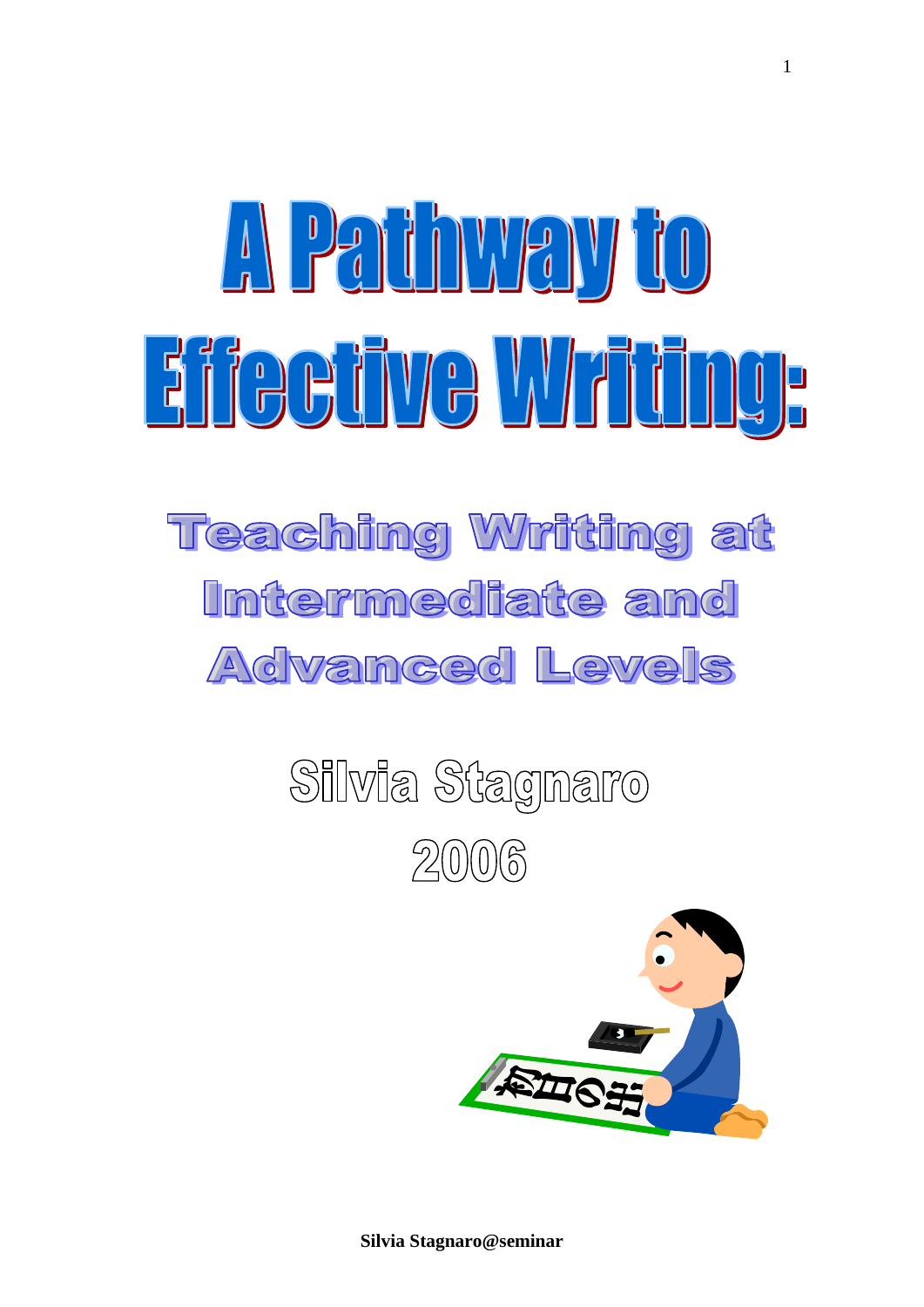#### **THE TEACHING OF WRITING AT INTERMEDIATE AND ADVANCED LEVELS**

This is the first of s series of modules designed to help you make your students more effective writers. The modules will cover the following topics:

- $\checkmark$  the essentials of writing;
- $\checkmark$  a theoretical model of what is involved in the process of writing;
- $\checkmark$  a brief review of writing methods;
- $\checkmark$  tasks for students to develop competence in the major writing genres;
- $\checkmark$  rubrics for students to self-improve their writing skills;
- $\checkmark$  correction tips.

All modules will contain theoretical information for you to read, reflexive tasks for you to think about and consider as you move forward, observation and practical tasks for you to carry out and questions for you to answer and share with the rest of the participants. They will be signposted as follows:





Observation tasks

And now, let us turn to writing proper!

Recent research has found that adults dislike writing so much that it is only turned to as a last resource. On the other hand, Erasmus, a German philosopher of the XVI th century, said that the desire to write grows with writing. That is, our first premise will be that the only way we can help our students become effective writers is by making them write, write and write until they begin to enjoy doing so!



**Task 1:** how do you yourself feel about these two positions? Are you keen on writing or would you rather communicate your thoughts and feelings in other ways? How does your personal attitude reflect on your expectations towards your students' writing?

One of the reasons why the teaching of writing is so different from the teaching of speech is that the two types of discourse differ in many of their characteristics. Following is a list of some generalizations that point at these differences:

Explicitness **Organization** 

Permanence Slowness of production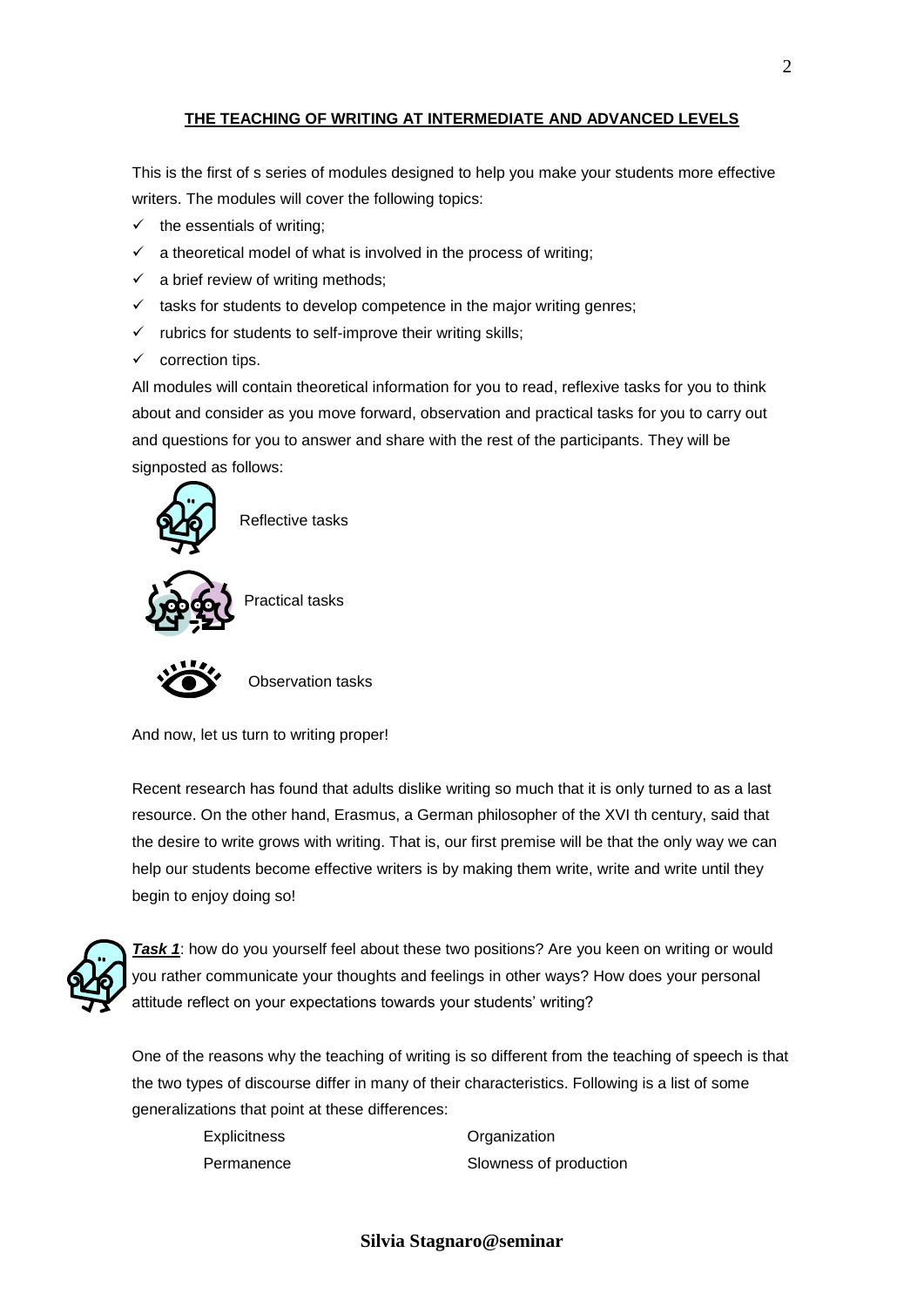Density **A** learnt skill Detachment **Amount** Amount and importance



*Task 2*: what do you think is meant by each of these terms? How far would you think it necessary or useful to make your students aware of some or all of these points?

Cognitive psychologists have described writing as the most complex and demanding of all cognitive activities because there are no rules. Writers are free agents: they can choose what to say and how to say it. But precisely because of this freedom writing is an exciting, challenging experience that permits students to indulge in fantasy, humour, fiction or fact while drawing on all their inner resources of imagination. Where young children are concerned, the interest is there, the excitement is there, and so much understanding is there. We need to find ways to retain this enthusiasm and level of performance in our older intermediate and advanced students. But before we can do that, we need to be clearly aware of all that is involved in this big skill. Writing, like all other skills, can be broken down into a number of enabling skills, all of which are artfully combined by the successful writer to produce an effective text. Some of these enabling skills are:

- handwriting: forming and Joining letters;
- mastering spelling, punctuation, sentence construction;
- linking sentences, using connecting words; connecting paragraphs;
- being aware of the demands of written English;
- organising information logically and clearly with a specific type of reader in mind;
- using discourse markers appropriately to indicate main points, developments in a theme, change of topic, examples, conclusions;
- using variation in normal sentence patterns and word order to develop theme clearly and emphasise the main points at each stage;
- selecting vocabulary to convey attitude and implied meaning.



**Task 3:** think of at least three other "micro" skills which are part of writing. Why do you consider them important? Have you experienced any personal trouble with them? Which?



Having considered these essential elements in writing, let us turn our attention to some textbook tasks that are typically used to teach writing. Our main concern will be to try and determine whether they really teach writing or they merely use writing as a means to teach something else (such as grammar, for example). That is to say, do they teach writing as means, as an end, or as both means and end?

*Writing as means*: frequently, students are asked to take down the vocabulary they learn, use a new grammar rule for the solution of a written exercise, write out answers to listening or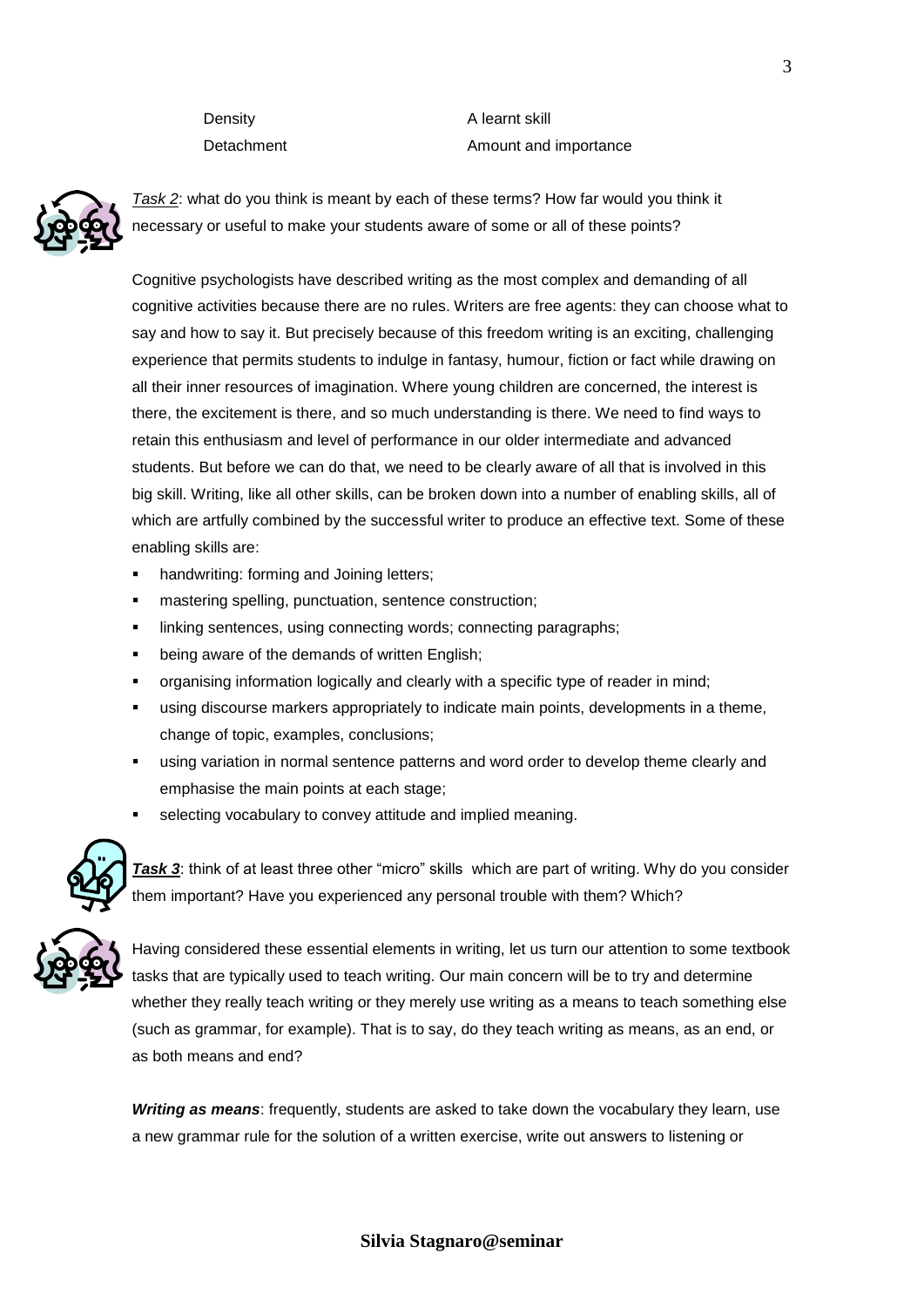reading comprehension passages, do written tests. In all these cases, writing is used as a means to get students to focus on and practise other aspects of language.

*Writing as an end*: in other cases, students are required to narrate a story, describe people or places, write letters or reports. In these activities, students need to pay attention to aspects of sentence formation, content and organization which are the central aspects of writing itself.

*Writing as both means and end*: there are yet other cases where students are for example asked to write an anecdote to illustrate the meaning of certain idioms or words, or to respond to a text they have read using a certain grammatical structure. On these occasions, purposeful and original writing is combined with some other content.



*Task 4*: look at the following instructions for writing activities taken from different textbooks currently used by teachers:

- a. The sentences in the following paragraph have been jumbled. Write them out in the correct order.
- b. Finish the following sentences to make the meaning of the underlined word clear: *A dancer is someone who ...*
- c. Rewrite the following story beginning with the word "Yesterday" (students get a story in the present tense)
- d. This is a turning point in the story. Before we go on reading, write out your own ending.
- e. For a survey on schools in our country, state the main problems you see in our educational system today.

Now, place the above instructions where you think they fit in the following continuum. Justify your decisions.

| WRITING AS | WRITING AS    | WRITING AS A |
|------------|---------------|--------------|
| AN END-    | MEANS AND END | <b>MEANS</b> |
|            |               |              |

In principle, the purpose of writing is to express ideas by conveying a message to a reader. It is then clear that the ideas themselves constitute an extremely important aspect of writing. On the other hand, the writer needs to pay attention to other aspects in order to ensure that his ideas will be understood by the reader in the way that he intended them to. This will necessarily involve him in a slow process in which he will have to activate many of the micro skills that were described earlier in this module. The writer will need to express interesting ideas and do it in such a way that they are clearly organized, using correct structures, with precise and varied vocabulary.

All this amounts to the fact that one of our main difficulties when teaching and assessing writing at intermediate and advanced levels is to maintain a fair balance between content and form.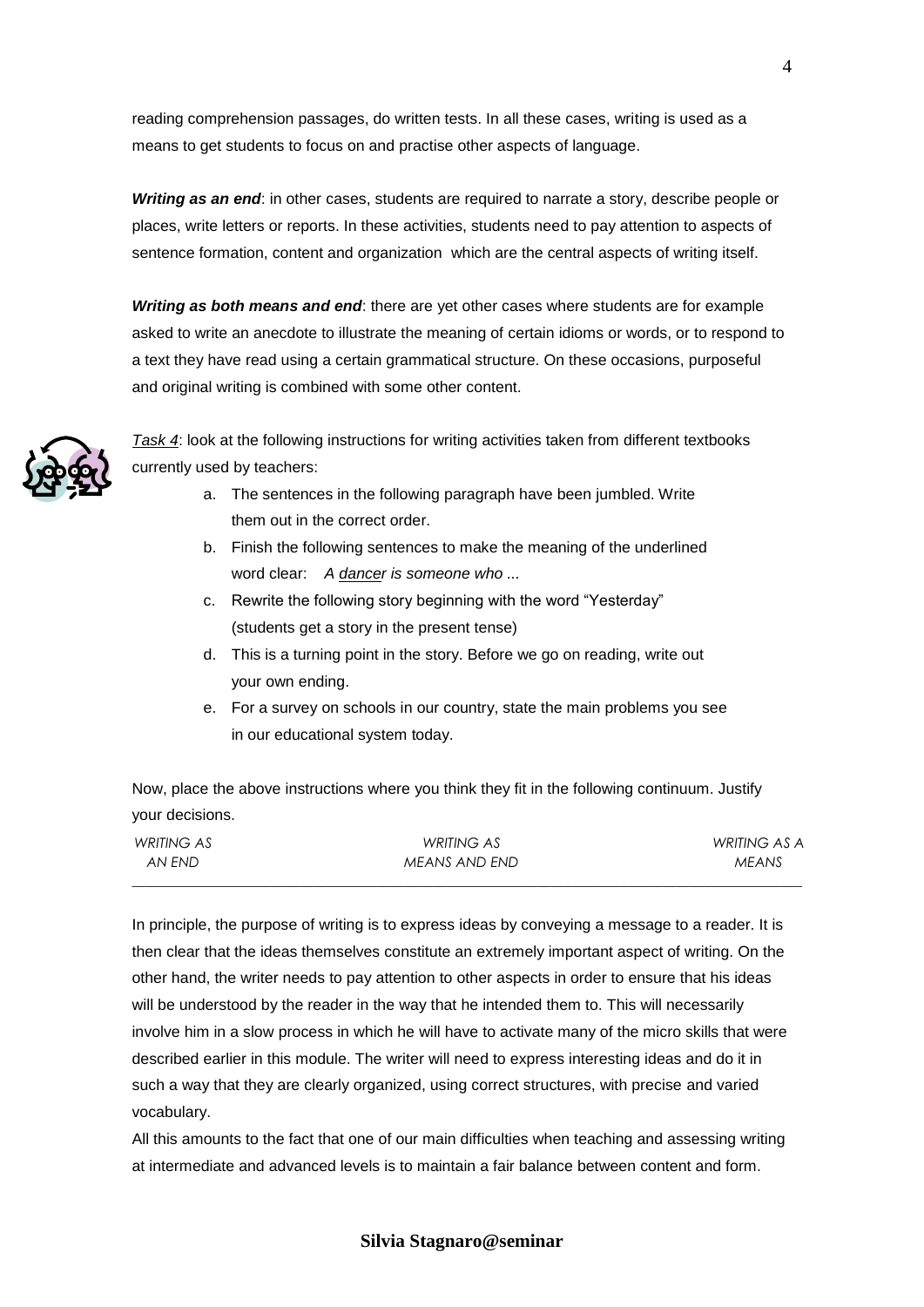What exactly we consider "fair" will, of course, depend on the specific situation in which we are teaching, but it seems it would be true to say that at these levels both aspects need to be considered and that excessive attention to one to the detriment of the other one will result in ineffective writing.

Having gone through these more theoretical aspects of writing, it would seem appropriate to establish a set of parameters which would enable us to evaluate writing tasks of the type that are currently included in textbooks. Below is a set of criteria that we could use to evaluate writing tasks:

- a. Motivation: Is the task interesting and sufficiently stimulating?
- b. Level: is the task too easy / difficult ?
- c. Appropriacy: is the task suitable to their age? Is it too sophisticated / childish?
- d. Relevance: does the task respond to their needs?
- e. Preparation: can they plunge into the task or does it require prior guidance from me?
- f. Do I like this task? Would I use it?
- g. ...



*Task 5*: are the criteria mentioned above acceptable to you? Why (not)? Which would you omit? Why? Would you add any? Which?

We are going to end this module with a more reflective task.



*Task 6*: following is a list of writing activities of types commonly found in textbooks. Think of a particular group of students of intermediate or advanced levels you are teaching at the moment. Provide a brief profile of the group and then evaluate the activities by reference to the group. Use the criteria listed above together with any other that you might have added.



- a. Write a report of a book / film you have read / seen.
	- b. Write a review of a book / film you have liked and would like to recommend.
	- c. Write a narrative based on a picture / series of pictures.
	- d. Describe an occasion when you were disappointed / afraid / upset ...
	- e. Describe the view from your room.
	- f. Describe a famous person / someone you know well.
	- g. Write an answer to a letter of complaint / apology.
	- h. Write a letter applying for a job as a ...
	- i. Write a story beginning / ending with the following sentence ...
	- j. Agree or disagree with the following quotation. Justify your decision.
	- k. Imagine your ideal school / country / world. Describe it.
	- l. Think of a change you would like to see introduced in your country. Write a